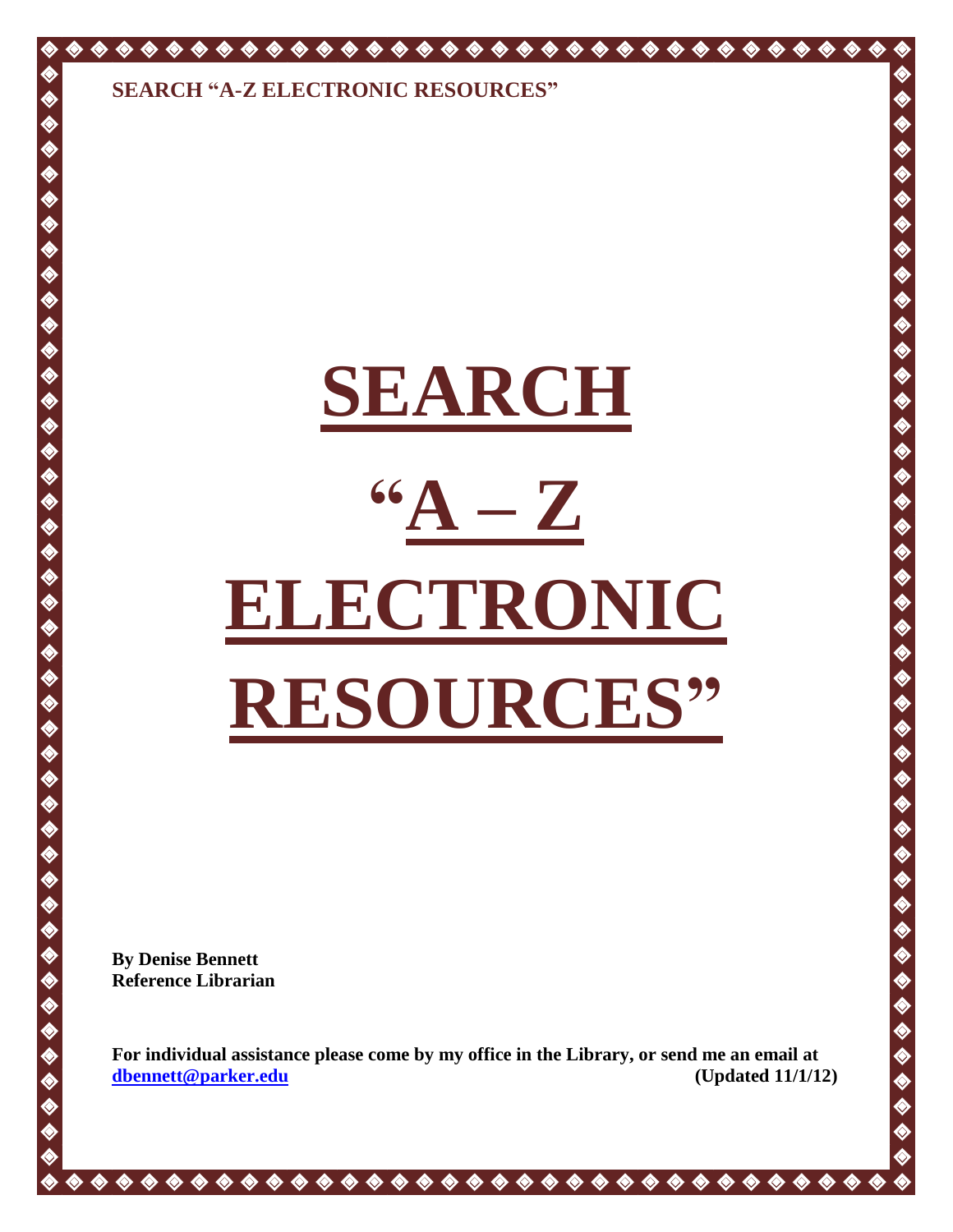## **SEARCH "A-Z ELECTRONIC RESOURCES"**

## **SEARCH A-Z ELECTRONIC RESOURCES**

Go to [www.parker.edu/journals](http://www.parker.edu/journals)

◈ ◈ ◈ ♦

◈

- Click "A-Z Electronic Resources".
- $\overline{\mathbf{A}}$  May search by exact journal or eBook title, by a specific word in a journal or eBook title, or using the alphabetical listing.

#### **Exact Journal Title or eBook Title Search**

 Example: Type "Journal of Manipulative and Physiological Therapeutics" in search box (typing only 3 or 4 words in title may pull up resource).

ゆめめめ

 $\ddot{\bullet}$ 

E<br>E

やめめめめめ

E<br>E

♦

E<br>E

Click "Search". **SEE RED ARROW IN SCREENSHOT.**

|                                                        | http://atoz.ebsco.com.ezproxy.parker.edu/Titles/SearchResults/1152?Find=journal+of+manipulative+and+physiological+therapeutics&GetResourcesBy=QuickSear v 4 > X   > x   0 Live Search                               | q                        |
|--------------------------------------------------------|---------------------------------------------------------------------------------------------------------------------------------------------------------------------------------------------------------------------|--------------------------|
| File<br>Edit<br>Favorites Tools Help<br><b>View</b>    |                                                                                                                                                                                                                     |                          |
|                                                        | ☆ Favorites   ☆ 2 Demco.com DEMCO Plastic 2 Demco.com DEMCO Plastic 2 Luxor® Double-Sided  2 Luxor® Double-Sided  M BARGE CHIROPRACTIC CLI 23 CCSF Catalog Health Care T<br>△ 5 · □ ● · Page · Safety · Tools · ● · |                          |
| A-to-Z                                                 |                                                                                                                                                                                                                     |                          |
|                                                        |                                                                                                                                                                                                                     |                          |
| $\texttt{PARENT}$                                      |                                                                                                                                                                                                                     |                          |
| <b>COLLEGE OF CHIROPRACTIC</b>                         | $A$ -to-Z                                                                                                                                                                                                           |                          |
|                                                        |                                                                                                                                                                                                                     |                          |
| <b>Index</b><br><b>Subjects</b><br><b>Titles</b>       | <b>About This Site</b><br>rch                                                                                                                                                                                       |                          |
|                                                        |                                                                                                                                                                                                                     |                          |
| Return to full title list   Advanced search            |                                                                                                                                                                                                                     |                          |
| Browsing: A-to-Z                                       |                                                                                                                                                                                                                     |                          |
| journal of manipulative and physiological therapeutics | Search                                                                                                                                                                                                              |                          |
|                                                        | Titles where title name contains 'journal of manipulative and physiological therapeutics': 1                                                                                                                        |                          |
|                                                        |                                                                                                                                                                                                                     |                          |
|                                                        | Journal of Manipulative and Physiological Therapeutics (JMPT)                                                                                                                                                       |                          |
| CINAHL Plus with Full Text 1995 - 2009                 |                                                                                                                                                                                                                     |                          |
|                                                        | ScienceDirect 1999 to present Your Access: 1/1/2007 - to present                                                                                                                                                    |                          |
|                                                        | ScienceDirect College Edition - Health & Life Sciences Journal Collection 1999 to present Your Access: No access                                                                                                    |                          |
|                                                        | E-Journals from EBSCO 1999 to present Your Access: January 2004 to present                                                                                                                                          |                          |
| ISSN: 0161-4754 Online ISSN: 1532-6586                 |                                                                                                                                                                                                                     |                          |
| Publisher: Mosby Year Book Inc                         | Subject: Medicine -- Therapeutics. Pharmacology -- Physical medicine. Physical therapy                                                                                                                              |                          |
|                                                        |                                                                                                                                                                                                                     |                          |
|                                                        | Titles where title name contains 'journal of manipulative and physiological therapeutics': 1                                                                                                                        |                          |
|                                                        |                                                                                                                                                                                                                     |                          |
|                                                        | Phone: 214-902-2423                                                                                                                                                                                                 |                          |
|                                                        | Email: askibrary@parkercc.edu<br><b>Terms and Conditions Privacy Policy</b>                                                                                                                                         |                          |
|                                                        |                                                                                                                                                                                                                     |                          |
|                                                        | Copyright © 2002-2011, EBSCO Industries, Inc. All Rights Reserved.                                                                                                                                                  |                          |
|                                                        |                                                                                                                                                                                                                     |                          |
|                                                        | <b>O</b> Internet                                                                                                                                                                                                   | $\frac{1}{2}$ - 2,125% - |
|                                                        |                                                                                                                                                                                                                     |                          |
|                                                        |                                                                                                                                                                                                                     |                          |
|                                                        |                                                                                                                                                                                                                     |                          |
|                                                        |                                                                                                                                                                                                                     |                          |
|                                                        | $\mathbf{1}$                                                                                                                                                                                                        |                          |
|                                                        |                                                                                                                                                                                                                     |                          |
|                                                        |                                                                                                                                                                                                                     |                          |
|                                                        |                                                                                                                                                                                                                     |                          |
|                                                        |                                                                                                                                                                                                                     |                          |
|                                                        |                                                                                                                                                                                                                     |                          |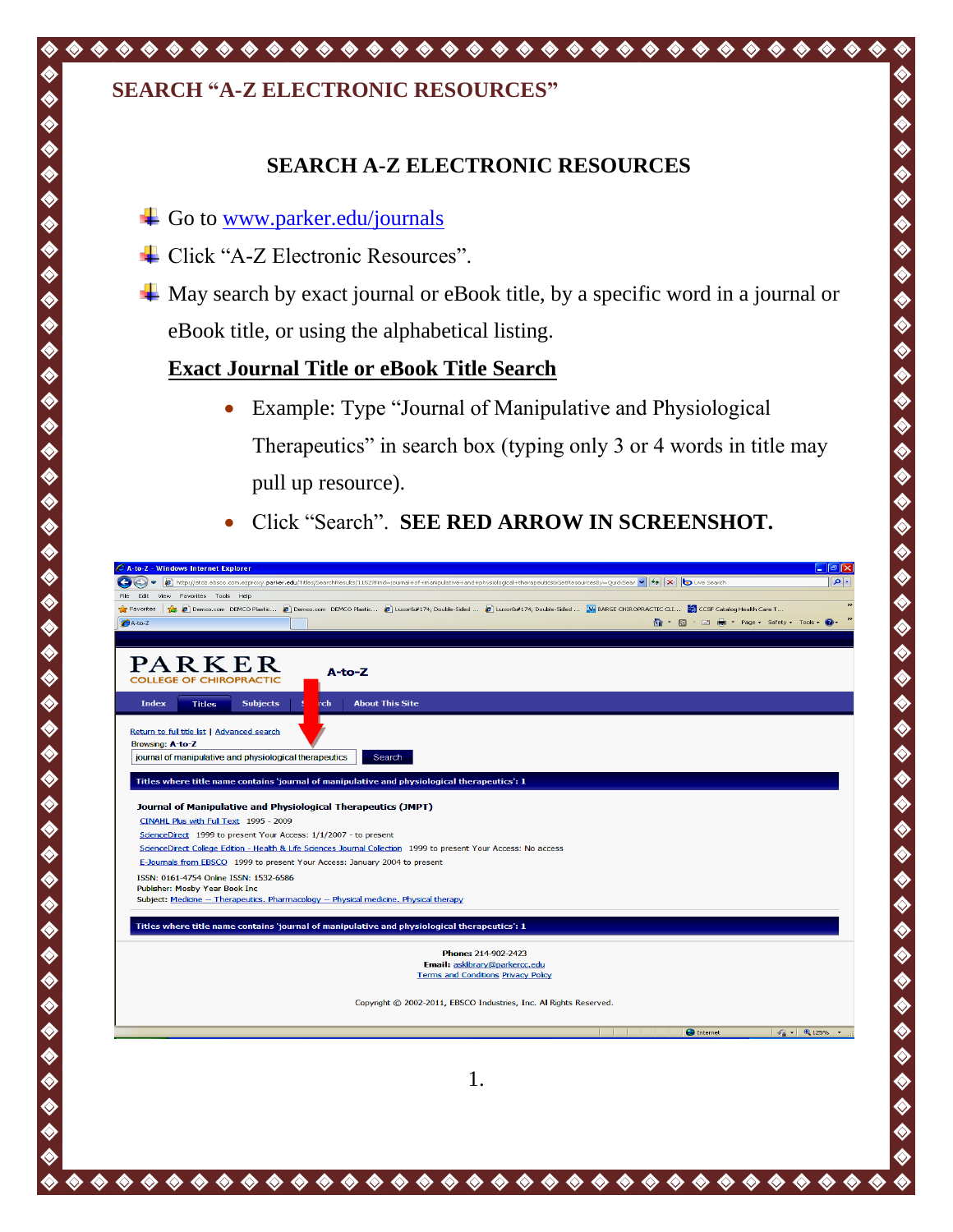## **SEARCH "A-Z ELECTRONIC RESOURCES"**

### **Search using Specific Word in a Journal or eBook Title**

- Example: Type "spine" in search box.
- Click "search".
- Note on screenshot that electronic resources having the word "spine" in their title will be listed. **SEE RED ARROWS IN SCREENSHOT BELOW.**

♦

 $\hat{\mathbf{\Diamond}}$ 

♦

♦  $\hat{\mathbf{\Diamond}}$ ◈

♦

 $\hat{\mathbf{\Diamond}}$ 

 $\hat{\bullet}$ ♦  $\hat{\mathbf{\Diamond}}$ ◈

| C A-to-Z - Windows Internet Explorer                                                                                                                                                                               |                                                                     | $ \sigma$ $\times$ |
|--------------------------------------------------------------------------------------------------------------------------------------------------------------------------------------------------------------------|---------------------------------------------------------------------|--------------------|
| http://atoz.ebsco.com.ezproxy.parker.edu/Titles/SearchResults/1152?Find=spine&GetResourcesBy=QuickSearch&SearchType=Contains                                                                                       | $\frac{1}{2}$ $\frac{1}{2}$ $\frac{1}{2}$ $\frac{1}{2}$ Live Search | ا م                |
| View Favorites Tools Help<br>Edit<br>File                                                                                                                                                                          |                                                                     |                    |
| 8 Cenco.com DEMCO Plastic 8 Demco.com DEMCO Plastic 8 Luxor8 #174; Double-Sided  8 Luxor8 #174; Double-Sided  W BARGE CHIROPRACTIC CLI 2 CCSF Catalog Health Care T<br>Favorites                                   |                                                                     | $\rightarrow$      |
| $A-to-Z$                                                                                                                                                                                                           | A 同 □ 曲 · Page · Safety · Tools · ●                                 |                    |
|                                                                                                                                                                                                                    |                                                                     |                    |
| PARKER<br>$A-to-Z$<br><b>COLLEGE OF CHIROPRACTIC</b>                                                                                                                                                               |                                                                     |                    |
| <b>About This Site</b><br><b>Index</b><br><b>Subjects</b><br><b>Search</b><br><b>Titles</b>                                                                                                                        |                                                                     |                    |
| Return to full title list   Advanced search<br>Browsing: A-to-Z<br>Search<br>spine<br>Titles where title name contains 'spine': 7<br><b>Internet Journal of Spine Surgery</b>                                      |                                                                     |                    |
| Academic Search Complete 2008 to present<br>ISSN: 1937-8270 Online ISSN: 1937-8270<br><b>Publisher: Internet Scientific Publications</b><br>Subject: Medicine -- Surgery                                           |                                                                     |                    |
| Joint bone spine<br>E-Journals from EBSCO 2000 to present Your Access: January 2005 to present<br>ScienceDirect College Edition - Health & Life Sciences Journal Collection 2000 to present Your Access: No access |                                                                     |                    |
| ISSN: 1297-319X Online ISSN: 1778-7254<br><b>Publisher: Elsevier Science Limited</b><br>Subject: Medicine -- Internal medicine                                                                                     |                                                                     |                    |
| Journal of Craniovertebral Junction and Spine                                                                                                                                                                      |                                                                     |                    |
| Academic Search Complete 2010 to present                                                                                                                                                                           |                                                                     |                    |
| ISSN: 0974-8237 Online ISSN: 0976-9285<br><b>Publisher: Medknow Publications</b>                                                                                                                                   |                                                                     |                    |
| <b>Manual Physical Therapy of the Spine</b>                                                                                                                                                                        |                                                                     |                    |
|                                                                                                                                                                                                                    | <b>O</b> Internet                                                   | $\bigcirc$ - 2125% |

................................